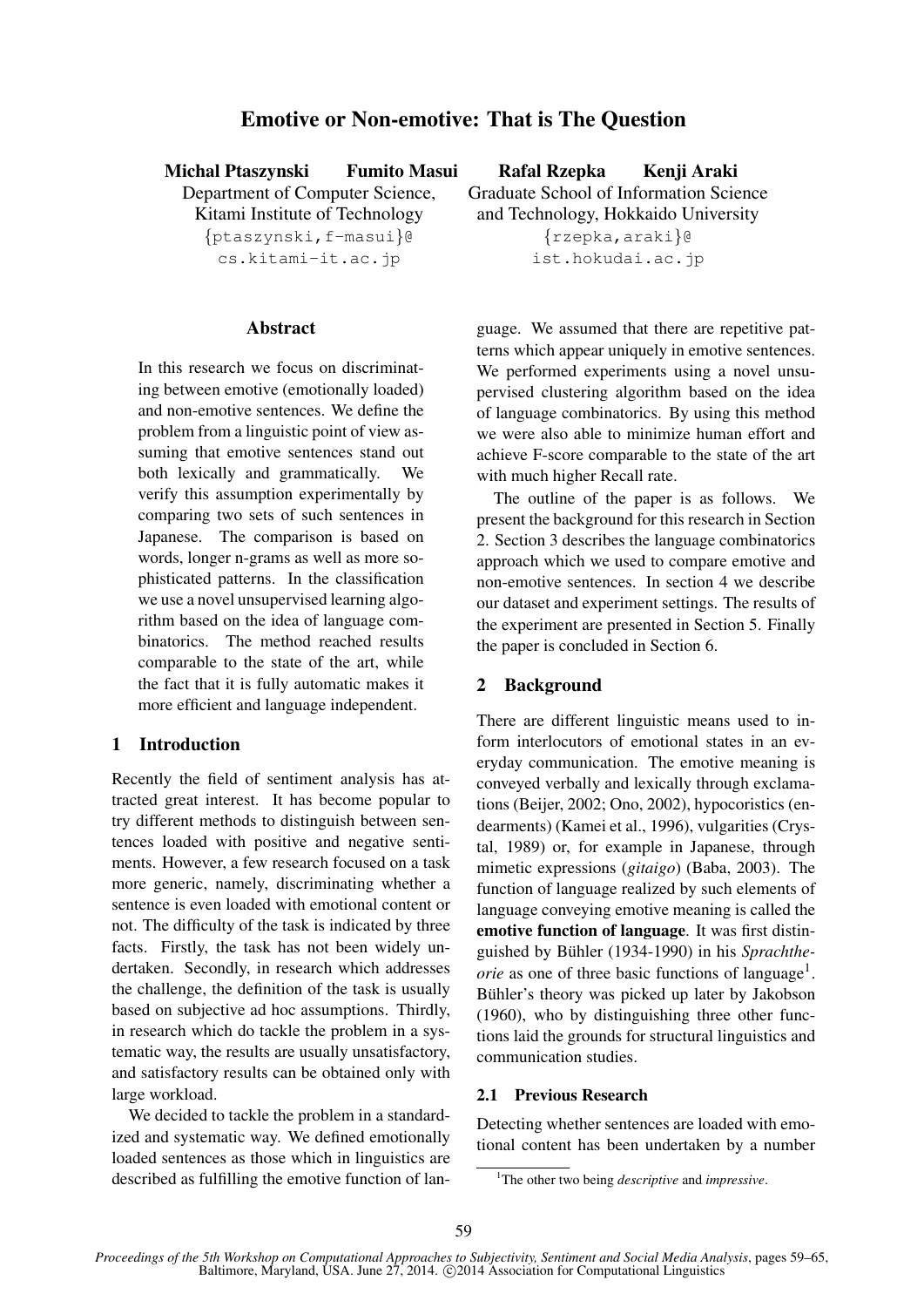of researchers, most often as an additional task in either sentiment analysis (SA) or affect analysis (AA). SA, in great simplification, focuses on determining whether a language entity (sentence, document) was written with positive or negative attitude toward its topic. AA on the other hand focuses on specifying which exactly emotion type (joy, anger, etc.) has been conveyed. The fact, that the task was usually undertaken as a subtask, influences the way it was formulated. Below we present some of the most influential works on the topic, but formulating it in slightly different terms.

Emotional vs. Neutral: Discriminating whether a sentence is emotional or neutral is to answer the question of whether it can be interpreted as produced in an emotional state. This way the task was studied by Minato et al. (2006), Aman and Szpakowicz (2007) or Neviarouskaya et al. (2011).

Subjective vs. Objective: Discriminating between subjective and objective sentences is to say whether the speaker presented the sentence contents from a first-person-centric perspective or from no specific perspective. The research formulating the problem this way include e.g, Wiebe et al. (1999), who classified subjectivity of sentences using naive Bayes classifier, or later Wilson and Wiebe (2005). In other research Yu and Hatzivassiloglou (2003) used supervised learning to detect subjectivity and Hatzivassiloglou and Wiebe (2012) studied the effect of gradable adjectives on sentence subjectivity.

Emotive vs. Non-emotive: Saying that a sentence is emotive means to specify the linguistic features of language which where used to produce a sentence uttered with emphasis. Research that formulated and tackled the problem this way was done by, e.g., Ptaszynski et al. (2009).

Each of the above nomenclature implies similar, though slightly different assumptions. For example, a sentence produced without any emotive characteristics (non-emotive) could still imply emotional state in some situations. Also Bing and Zhang (2012) notice that "not all subjective sentences express opinions and those that do are a subgroup of opinionated sentences." A comparison of the scopes and overlaps of different nomenclature is represented in Figure 1. In this research we formulate the problem similarly to Ptaszynski et al. (2009), therefore we used their system to compare with our method.

| emotional  | neutral :   |
|------------|-------------|
| emotive    | non-emotive |
|            | objective   |
| subjective |             |

Figure 1: Comparison of between different nomenclature used in sentiment analysis research.

#### 3 Language Combinatorics

The idea of language combinatorics (LC) assumes that patterns with disjoint elements provide better results than the usual bag-of-words or n-gram approach (Ptaszynski et al., 2011). Such patterns are defined as ordered non-repeated combinations of sentence elements. They are automatically extracted by generating all ordered combinations of sentence elements and verifying their occurrences within a corpus.

In particular, in every  $n$ -element sentence there is k-number of combination clusters, such as that  $1 \leq k \leq n$ , where k represents all k-element combinations being a subset of  $n$ . The number of combinations generated for one k-element cluster of combinations is equal to binomial coefficient, like in eq. 1. Thus the number of all possible combinations generated for all values of  $k$  from the range of  $\{1, ..., n\}$  is equal to the sum of all combinations from all  $k$ -element clusters, like in eq. 2.

$$
\binom{n}{k} = \frac{n!}{k!(n-k)!} \tag{1}
$$

$$
\sum_{k=1}^{n} {n \choose k} = \frac{n!}{1!(n-1)!} + \frac{n!}{2!(n-2)!} + \dots + \frac{n!}{n!(n-n)!} = 2^{n} - 1
$$
\n(2)

One problem with combinatorial approach is the phenomenon of exponential and rapid growth of function values during combinatorial manipulations, called combinatorial explosion (Krippendorff, 1986). Since this phenomenon causes long processing time, combinatorial approaches have been often disregarded. We assumed however, that it could be dealt with when the algorithm is optimized to the requirements of the task. In preliminary experiments Ptaszynski et al. (2011) used a generic sentence pattern extraction architecture SPEC to compare the amounts of generated sophisticated patterns with n-grams, and noticed that it is not necessary to generate patterns of all lengths, since the most useful ones usually appear in the group of 2 to 5 element patterns. Following their experience we limit the pattern length in our research to 6 elements. All non-subsequent el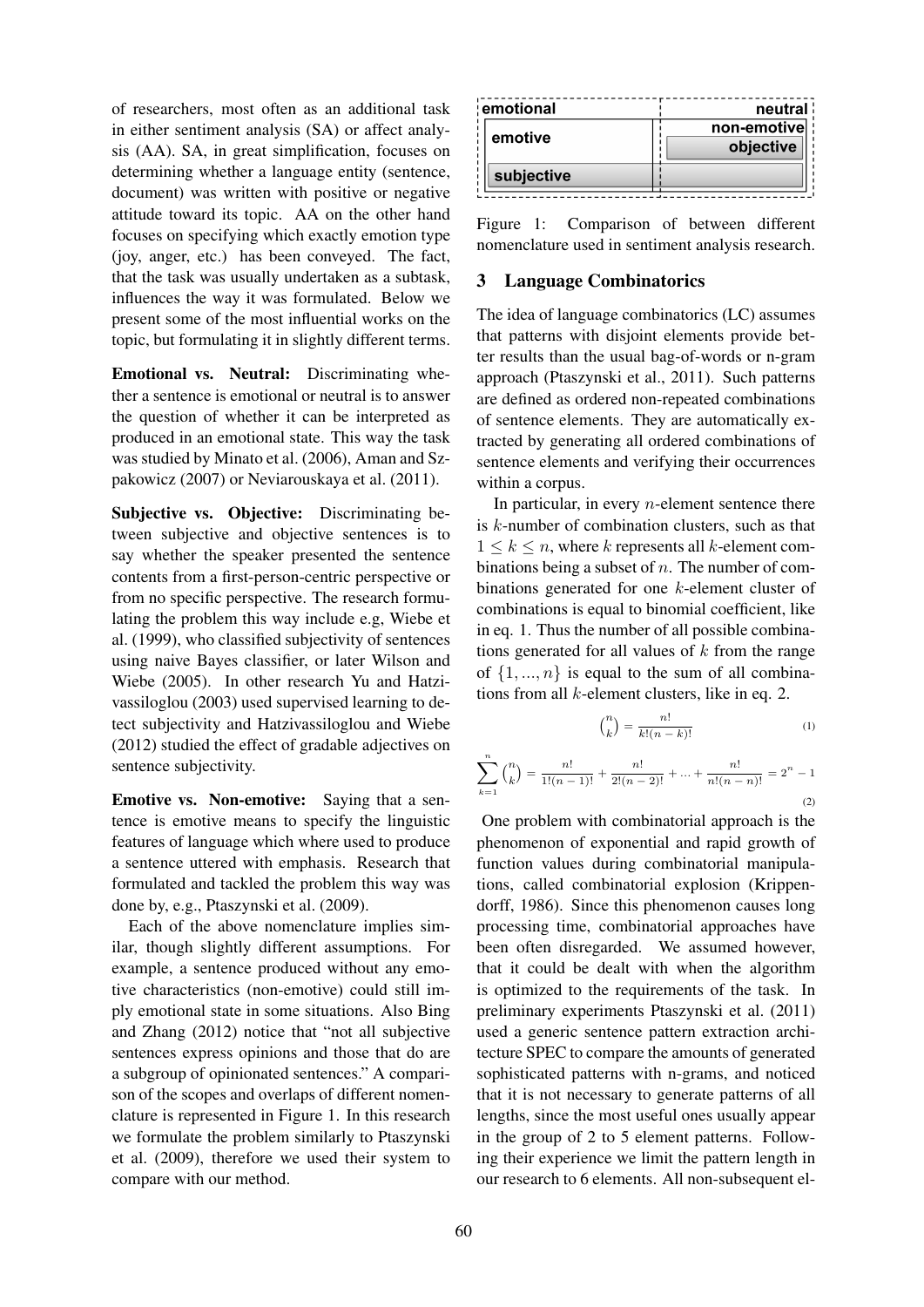Table 1: Some examples from the dataset representing emotive and non-emotive sentences close in content, but differing in emotional load expressed in the sentence (Romanized Japanese / Translation).

| emotive                                                                         | non-emotive                                                             |
|---------------------------------------------------------------------------------|-------------------------------------------------------------------------|
| <i>Takasugiru kara ne / 'Cause its just too expensive</i>                       | Kōgaku na tame desu. / Due to high cost.                                |
| Un, umai, kangeki da. / Oh, so delicious, I'm impressed.                        | Kono karē wa karai. / This curry is hot.                                |
| Nanto ano hito, kekkon suru rashii yo! / Have you heard? She's getting married! | Ano hito ga kekkon suru rashii desu. / They say she is gatting married. |
| $Ch\bar{o}$ ha ga itee / Oh, how my tooth aches!                                | Ha ga itai / A tooth aches                                              |
| Sugoku kirei na umi da naaa / Oh, what a beautiful sea!                         | Kirei na umi desu / This is a beautiful sea                             |

ements are also separated with an asterisk ("\*") to mark disjoint elements.

The weight  $w_i$  of each pattern generated this way is calculated, according to equation 3, as a ratio of all occurrences of a pattern in one corpus  $O_{pos}$  to the sum of occurrences in two compared corpora  $O_{pos}+O_{neg}$ . The weights are also normalized to fit in range from +1 (representing purely emotive patterns) to -1 (representing purely nonemotive patterns). The normalization is achieved by subtracting 0.5 from the initial score and multiplying this intermediate product by 2. The score of one sentence is calculated as a sum of weights of patterns found in the sentence, like in eq. 4.

$$
w_j = \left(\frac{O_{pos}}{O_{pos} + O_{neg}} - 0.5\right) * 2\tag{3}
$$

$$
score = \sum w_j, (1 \ge w_j \ge -1)
$$
 (4)

The weight can be further modified by either

- awarding length  $k$ , or
- awarding length  $k$  and occurrence  $O$ .

The list of generated frequent patterns can also be further modified. When two collections of sentences of opposite features (such as "emotive vs. non-emotive") are compared, a generated list will contain patterns appearing uniquely on only one of the sides (e.g. uniquely emotive patterns and uniquely non-emotive patterns) or in both (ambiguous patterns). Therefore the pattern list can be modified by deleting

- all ambiguous patterns, or
- only ambiguous patterns appearing in the same number on both sides (later called "zero patterns", since their weight is equal 0).

Moreover, since a list of patterns will contain both the sophisticated patterns as well usual n-grams, the experiments were performed separately for all patterns and n-grams only. Also, if the initial collection was biased toward one of the sides (sentences of one kind were longer or more numerous), there will be more patterns of a certain sort. To mitigate this bias, instead of applying a rule of thumb, the threshold was optimized automatically.

## 4 Experiments

#### 4.1 Dataset Preparation

In the experiments we used a dataset developed by Ptaszynski et al. (2009) for the needs of evaluating their affect analysis system ML-Ask for Japanese language. The dataset contains 50 emotive and 41 non-emotive sentences. It was created as follows.

Thirty people of different age and social groups participated in an anonymous survey. Each participant was to imagine or remember a conversation with any person they know and write three sentences from that conversation: one free, one emotive, and one non-emotive. Additionally, the participants were asked to make the emotive and nonemotive sentences as close in content as possible, so the only difference was whether a sentence was loaded with emotion or not. The participants also annotated on their own free utterances whether or not they were emotive. Some examples from the dataset are represented in Table 1.

In our research the above dataset was further preprocessed to make the sentences separable into elements. We did this in three ways to check how the preprocessing influences the results. We used MeCab<sup>2</sup>, a morphological analyzer for Japanese to preprocess the sentences from the dataset in the three following ways:

- Tokenization: All words, punctuation marks, etc. are separated by spaces.
- Parts of speech (POS): Words are replaced with their representative parts of speech.
- Tokens with POS: Both words and POS information is included in one element.

The examples of preprocessing are represented in Table 2. In theory, the more generalized a sentence is, the less unique patterns it will produce, but the produced patterns will be more frequent. This can be explained by comparing tokenized sentence with its POS representation. For example, in the sentence from Table 2 we can see that a simple phrase *kimochi ii* ("feeling good") can be

<sup>2</sup> https://code.google.com/p/mecab/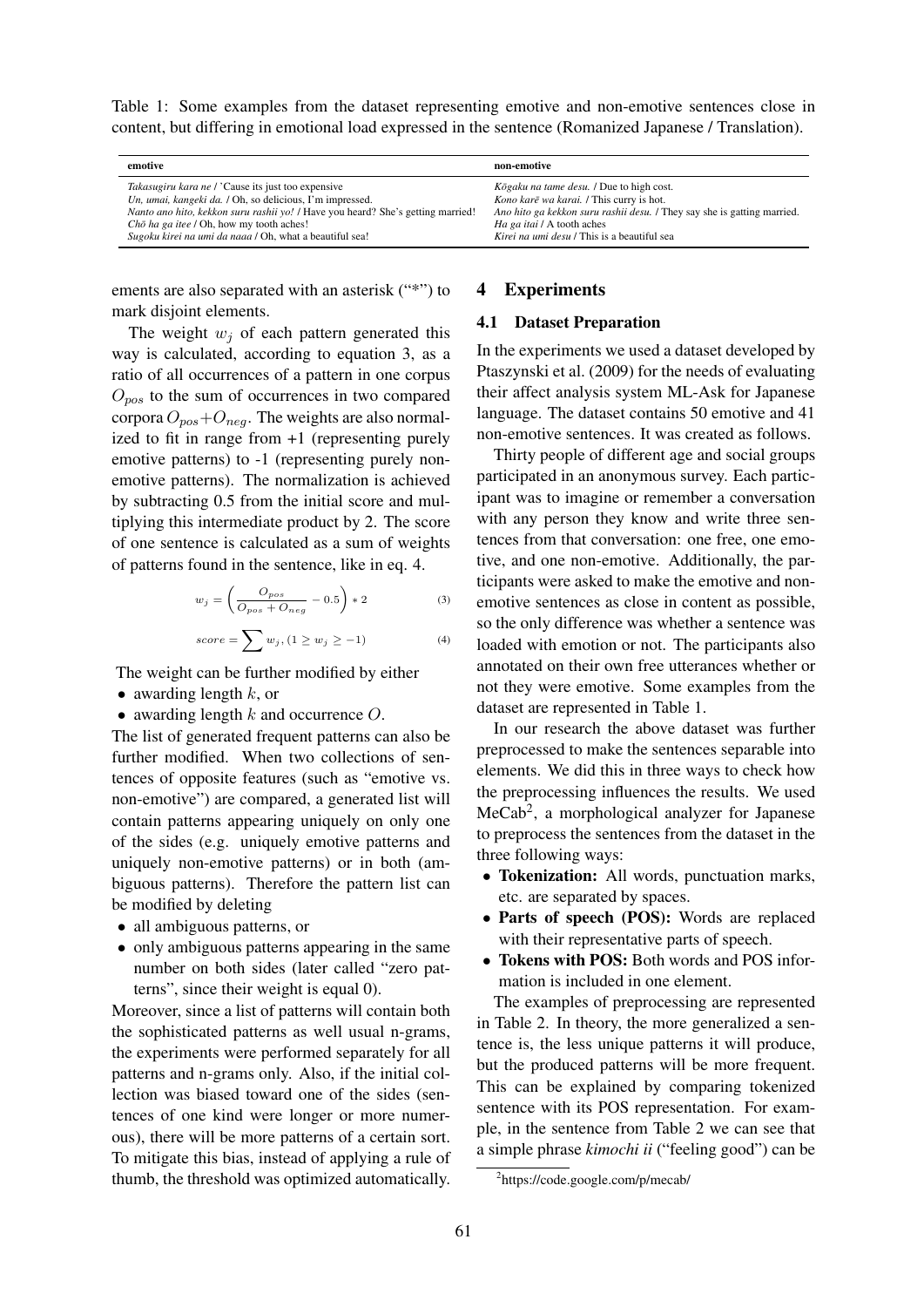Table 2: Three kinds of preprocessing of a sentence in Japanese;  $N =$  noun,  $TOP =$  topic marker,  $ADV = adverbial particle, ADJ = adjective, COP$  $=$  copula,  $EXCL =$  exclamation mark.

| Sentence: 今日はなんて気持ちいい日なんだ!                           |
|------------------------------------------------------|
| Transliteration: Kyōwanantekimochiiihinanda!         |
| Glossing: Today TOP what pleasant day COP EXCL       |
| <b>Translation:</b> What a pleasant day it is today! |
|                                                      |

Preprocessing examples

1. Words: *Kyo wa nante kimochi ii hi nanda ! ¯* 2. POS: N TOP ADV N ADJ N COP EXCL 3.Words+POS: *Kyo¯*[N] *wa*[TOP] *nante*[ADV] *kimochi*[N] *ii*[ADJ] *hi*[N] *nanda*[COP] *!*[EXCL]

represented by a POS pattern N ADJ. We can easily assume that there will be more N ADJ patterns than *kimochi ii*, because many word combinations can be represented as N ADJ. Therefore POS patterns will come in less variety but with higher occurrence frequency. By comparing the result of classification using different preprocessing methods we can find out whether it is better to represent sentences as more generalized or as more specific.

## 4.2 Experiment Setup

The experiment was performed three times, once for each kind of preprocessing. Each time 10 fold cross validation was performed and the results were calculated using Precision (P), Recall (R) and balanced F-score (F) for each threshold. We verified which version of the algorithm achieves the top score within the threshold span. However, an algorithm could achieve the best score for one certain threshold, while for others it could perform poorly. Therefore we also looked at which version achieves high scores for the longest threshold span. This shows which algorithm is more balanced. Finally, we checked the statistical significance of the results. We used paired t-test because the classification results could represent only one of two classes (emotive or non-emotive). We also compared the performance to the state of the art, namely the affect analysis system ML-Ask developed by Ptaszynski et al. (2009).

## 5 Results and Discussion

The overall F-score results were generally the best for the datasets containing in order: both tokens and POS, tokens only and POS only. The Fscores for POS-preprocessed sentences revealed the least constancy. For many cases n-grams scored higher than all patterns, but almost none of Table 3: Best results for each version of the method compared with the ML-Ask system.

|           |        | <b>SPEC</b> |      |                                                              |      |           |      |
|-----------|--------|-------------|------|--------------------------------------------------------------|------|-----------|------|
|           | ML-Ask | tokenized   |      | <b>POS</b>                                                   |      | token-POS |      |
|           |        |             |      | n-grams   patterns   n-grams   patterns   n-grams   patterns |      |           |      |
| Precision | 0.80   | 0.61        | 0.6  | 0.68                                                         | 0.59 | 0.65      | 0.64 |
| Recall    | 0.78   | 1.00        | 0.96 | 0.88                                                         | 1.00 | 0.95      | 0.95 |
| F-score   | 0.79   | 0.75        | 0.74 | 0.77                                                         | 0.74 | 0.77      | 0.76 |

the results reached statistical significance. The Fscore results for the tokenized dataset were also not unequivocal. For higher thresholds patterns scored higher, while for lower thresholds the results were similar. The scores were rarely significant, utmost at 5% level ( $p < 0.05$ ), however, in all situations where n-grams visibly scored higher, the differences were not statistically significant. Finally, for the preprocessing including both tokens and POS information, pattern-based approach achieved significantly better results (pvalue  $\langle 0.01 \text{ or } \langle 0.001 \rangle$ . The algorithm reached its plateau at F-score around 0.73–0.74 for tokens and POS separately, and 0.75–0.76 for tokens with POS together. In the POS dataset the elements were more abstracted, while in token-POS dataset the elements were more specific, producing a larger number, but less frequent patterns. Lower scores for POS dataset could suggest that the algorithm works better with less abstracted preprocessing. Examples of F-score comparison between n-grams and patterns for tokenized and token-POS datasets are represented in Figures 2 and 3, respectively.

Results for Precision showed similar tendencies. They were the most ambiguous for POS preprocessing. For the tokenized dataset, although there always was one or two thresholds for which n-grams scored higher, scores for patterns were more balanced, starting with a high score and decreasing slowly. As for the token-POS preprocessing patterns achieved higher Precision for most of the threshold span. The highest Precision of all was achieved in this dataset by patterns with  $P =$  $0.87$  for R = 0.50.

As for Recall, the scores were consistent for all kinds of preprocessing, with higher scores for patterns within most of the threshold span and equaling while the threshold decreases. The highest scores achieved for each preprocessing for ngrams and patterns are represented in Table 3.

The affect analysis system ML-Ask (Ptaszynski et al., 2009) on the same dataset reached  $F = 0.79$ ,  $P = 0.8$  and  $R = 0.78$ . The results were generally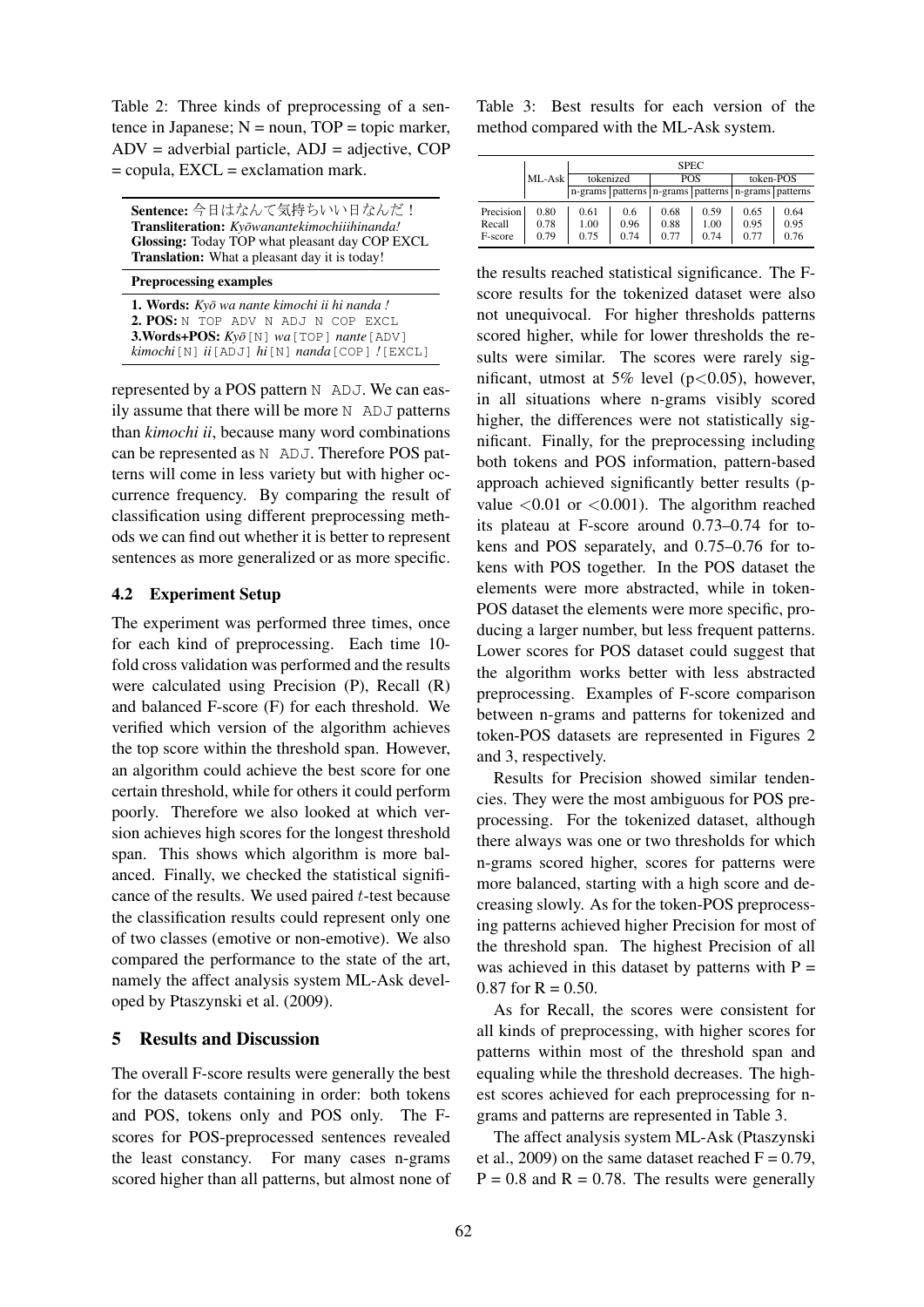comparable, however slightly higher for ML-Ask when it comes to P and F-score. R was always better for the proposed method. However, ML-Ask is a system requiring handcrafted lexicons, while our method is fully automatic, learning the patterns from data, not needing any particular preparations, which makes it more efficient.

#### 5.1 Detailed Analysis of Learned Patterns

Within some of the most frequently appearing emotive patterns there were for example: (exclamation mark), *n\*yo*, *cha* (emotive verb modification), *yo* (exclamative sentence ending particle), *ga\*yo*, *n\*!* or *naa* (interjection). Some examples of sentences containing those patterns are below (patterns underlined). Interestingly, most elements of those patterns appear in ML-Ask handcrafted databases, which suggests it could be possible to improve ML-Ask performance by extracting additional patterns with SPEC.

Ex. 1. *Megane, soko ni atta nda yo.* (The glasses were over there!)

Ex. 2. *Uuun, butai ga mienai yo.* (Ohh, I cannot see the stage!)

Ex. 3. *Aaa, onaka ga suita yo.* (Ohh, I'm so hungry)

Another advantage of our method is the fact that it can mark both emotive and non-emotive elements in sentence, while ML-Ask is designed to annotate only emotive elements. Some examples of extracted non-emotive patterns were for example: *desu, wa\*desu, mashi ta*, or *te\*masu*. All of them were patterns described in linguistic literature as typically non-emotive, consisting in copulas (*desu*), verb endings (*masu, mashi ta*). Some sentence examples with those patterns include:

Ex. 4. *Kōgaku na tame desu*. (Due to high cost.) Ex. 5. *Kirei na umi desu* (This is a beautiful sea) Ex. 6. *Kyo wa yuki ga futte imasu.* (It is snowing today.)

## 6 Conclusions and Future Work

We presented a method for automatic extraction of patterns from emotive sentences. We assumed emotive sentences are distinguishable both lexically and grammatically and performed experiments to verify this assumption. In the experiments we used a set of emotive and non-emotive sentences preprocessed in different ways (tokens, POS, token-POS) The patterns extracted from sentences were applied to recognize emotionally loaded sentences.

The algorithm reached its plateau for F-score around 0.75–0.76 for patterns containing both tokens and POS information. Precision for patterns was balanced, while for n-grams, although occasionally achieving high scores, it was quickly decreasing. Recall scores were almost always better for patterns. The generally lower results for POSrepresented sentences suggest that the algorithm works better with less abstracted elements.

The results of the proposed method and the affect analysis system ML-Ask were comparable. ML-Ask achieved better Precision, but lower Recall. However, our method is more efficient as it does not require handcrafted lexicons. Moreover, automatically extracted patterns overlap with handcrafted databases of ML-Ask, which suggests it could be possible to improve ML-Ask performance with our method. In the near future we plan to perform experiments on larger datasets, also in other languages, such as English or Chinese.



Figure 2: F-score comparison between n-grams and patterns for tokenized detaset ( $p = 0.0209$ ).



Figure 3: F-score comparison for n-grams and patterns for dataset with tokens and POS ( $p = 0.001$ ).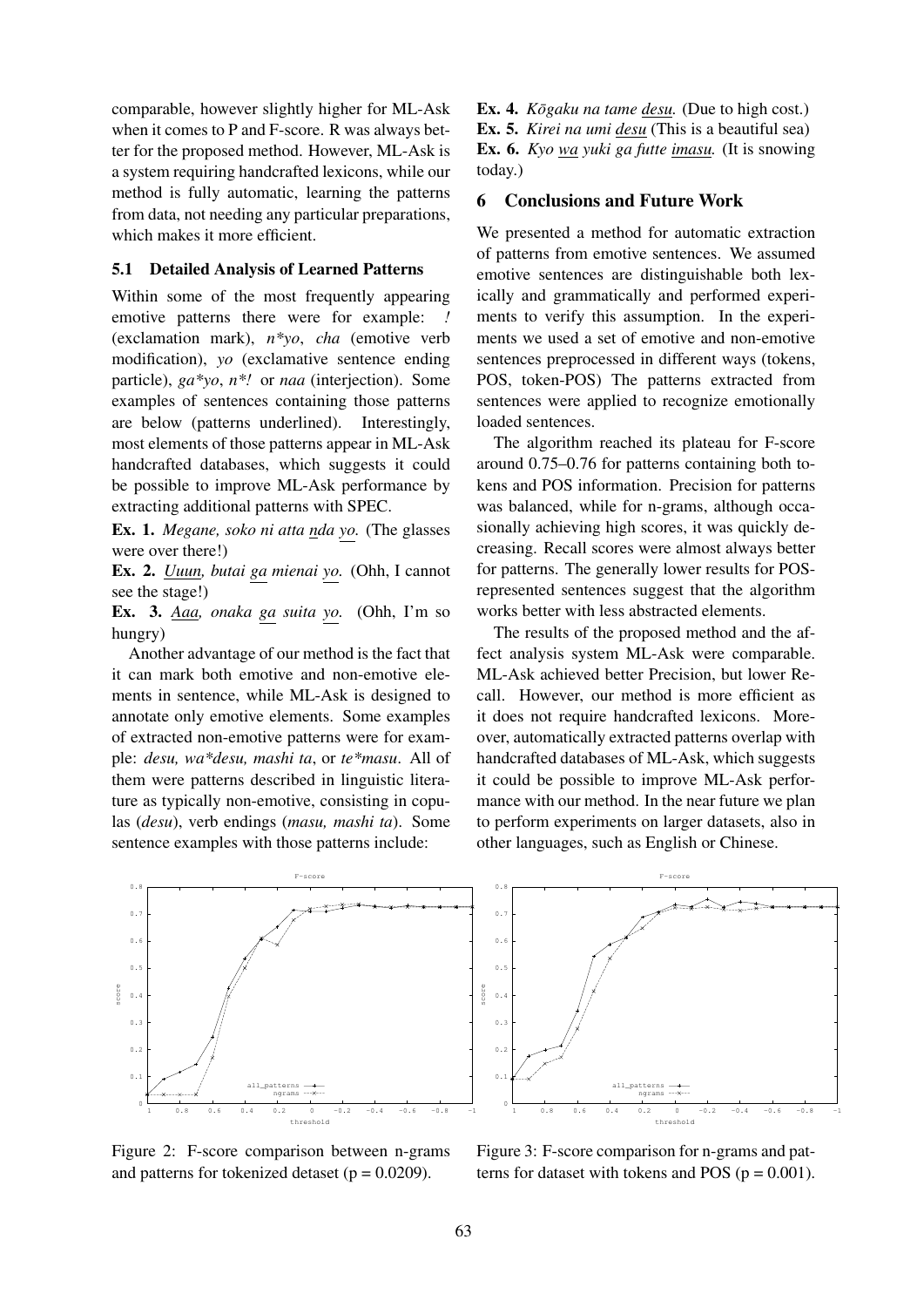#### References

- Saima Aman and Stan Szpakowicz. 2007. Identifying expressions of emotion in text. In *Proceedings of the 10th International Conference on Text, Speech, and Dialogue (TSD-2007)*, Lecture Notes in Computer Science (LNCS), Springer-Verlag.
- Junko Baba. 2003. Pragmatic function of Japanese mimetics in the spoken discourse of varying emotive intensity levels. *Journal of Pragmatics*, Vol. 35, No. 12, pp. 1861-1889, Elsevier.
- Fabian Beijer. 2002. The syntax and pragmatics of exclamations and other expressive/emotional utterances. *Working Papers in Linguistics 2*, The Dept. of English in Lund.
- Bing Liu, Lei Zhang. 2012. A survey of opinion mining and sentiment analysis. In *Mining Text Data*, pp. 415-463. Springer.
- Karl Bühler. 1990. Theory of Language. Represen*tational Function of Language*. John Benjamins Publ. (reprint from Karl Bühler. Sprachtheorie. *Die Darstellungsfunktion der Sprache*, Ullstein, Frankfurt a. M., Berlin, Wien, 1934.)
- David Crystal. 1989. *The Cambridge Encyclopedia of Language*. Cambridge University Press.
- Vasileios Hatzivassiloglou and Janice Wiebe. Effects of adjective orientation and gradability on sentence subjectivity. In *Proceedings of International Conference on Computational Linguistics (COLING-2000)*, pp. 299-305, 2000.
- Roman Jakobson. 1960. Closing Statement: Linguistics and Poetics. *Style in Language*, pp.350- 377, The MIT Press.
- Takashi Kamei, Rokuro Kouno and Eiichi Chino (eds.). 1996. *The Sanseido Encyclopedia of Linguistics*, Vol. VI, Sanseido.
- Klaus Krippendorff. 1986. Combinatorial Explosion, In: Web Dictionary of Cybernetics and Systems. Princia Cybernetica Web.
- Junko Minato, David B. Bracewell, Fuji Ren and Shingo Kuroiwa. 2006. Statistical Analysis of a Japanese Emotion Corpus for Natural Language Processing. *LNCS* 4114, pp. 924-929.
- Alena Neviarouskaya, Helmut Prendinger and Mitsuru Ishizuka. 2011. Affect analysis model:

novel rule-based approach to affect sensing from text. *Natural Language Engineering*, Vol. 17, No. 1 (2011), pp. 95-135.

- Hajime Ono. 2002. *An emphatic particle DA and exclamatory sentences in Japanese*. University of California, Irvine.
- Christopher Potts and Florian Schwarz. 2008. Exclamatives and heightened emotion: Extracting pragmatic generalizations from large corpora. Ms., UMass Amherst.
- Michal Ptaszynski, Pawel Dybala, Rafal Rzepka and Kenji Araki. 2009. Affecting Corpora: Experiments with Automatic Affect Annotation System - A Case Study of the *2channel* Forum -, In *Proceedings of The Conference of the Pacific Association for Computational Linguistics (PACLING-09)*, pp. 223-228.
- Michal Ptaszynski, Rafal Rzepka, Kenji Araki and Yoshio Momouchi. 2011. Language combinatorics: A sentence pattern extraction architecture based on combinatorial explosion. *International Journal of Computational Linguistics (IJCL)*, Vol. 2, Issue 1, pp. 24-36.
- Kaori Sasai. 2006. The Structure of Modern Japanese Exclamatory Sentences: On the Structure of the *Nanto*-Type Sentence. *Studies in the Japanese Language*, Vol, 2, No. 1, pp. 16-31.
- Janyce M. Wiebe, Rebecca F. Bruce and Thomas P. O'Hara. 1999. Development and use of a gold-standard data set for subjectivity classifications. In Proceedings of the Association for Computational Linguistics (ACL-1999), pp. 246-253, 1999.
- Theresa Wilson and Janyce Wiebe. 2005. Annotating Attributions and Private States. *Proceedings of the ACL Workshop on Frontiers in Corpus Annotation II*, pp. 53-60.
- Hong Yu and Vasileios Hatzivassiloglou. 2003. Towards answering opinion questions: separating facts from opinions and identifying the polarity of opinion sentences. In *Proceedings of Conference on Empirical Methods in Natural Language Processing (EMNLP-2003)*, pp. 129- 136, 2003.